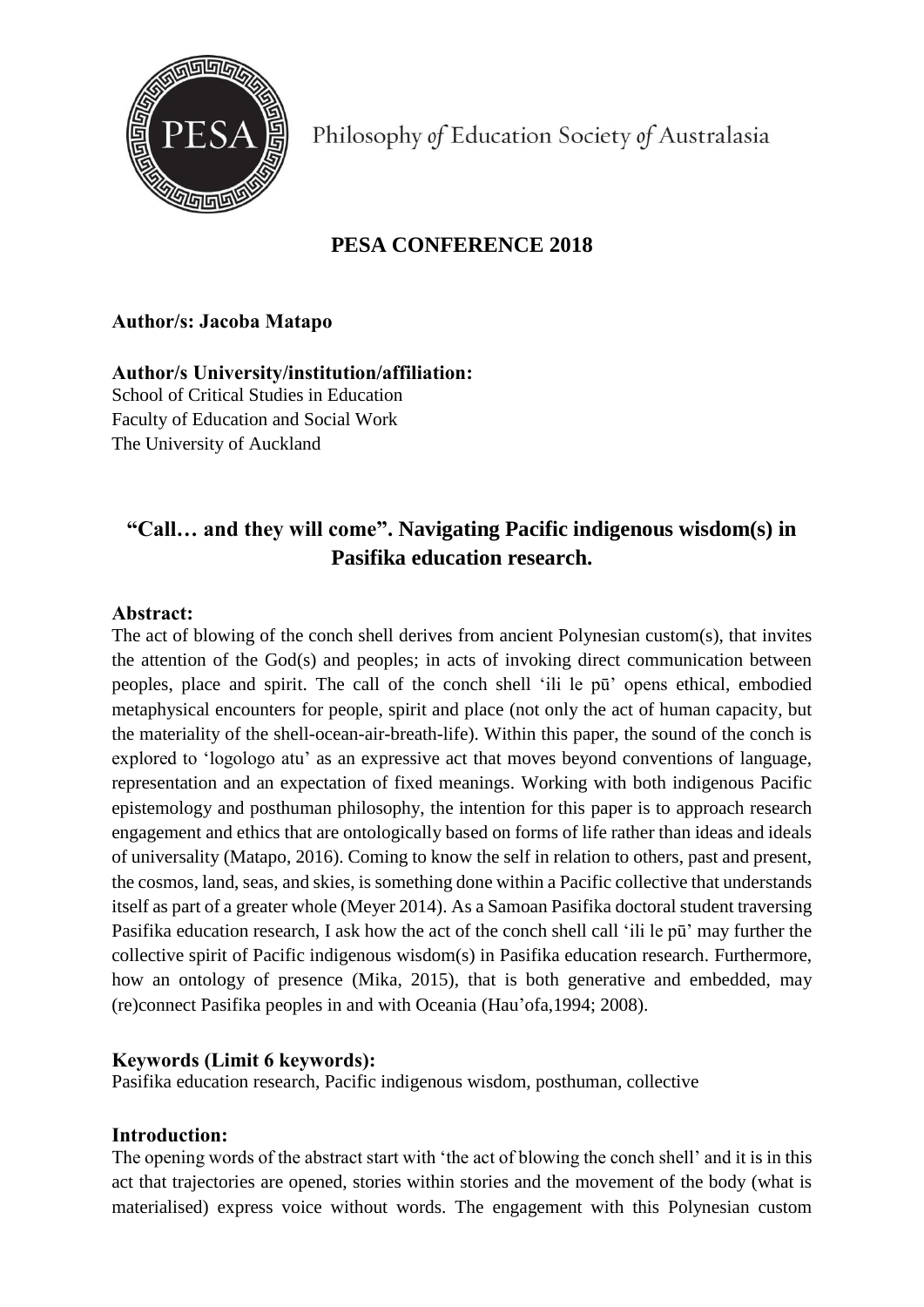evokes a metaphysical commitment, however not as an essentialised position but as an immanent nexus that calls to spirit, place and the material all of which locate in and with Pacific cosmogony (the stories of creation, of cosmos, peoples and existence). The paper starts with an exploration of social and political histories of the Pacific and then moves into Oceanic<sup>1</sup> ontoepistemology (Hau'ofa, 1994; Ingersoll, 2016; Matapo, 2018; Thaman, 2003; Tui Atua, 2009; Vaai & Nabobo-Baba, 2017). The conch shell is storied throughout the paper as a way to experiment with sound/blow/voice, incorporeal<sup>2</sup> and corporeal bodies (Deleuze & Guattari, 1987) and the possibility for re-imagining Pasifika<sup>3</sup> education research. As a Samoan/Pasifika doctoral student engaging with Pacific indigenous epistemology and posthuman philosophy, I have grown increasingly sceptical of the dialectical presupposition and representation of textualized language/thought, which is also contested by many Pacific indigenous scholars (Matapo, 2018; Mika, 2015: Thaman, 2003). In an attempt to disrupt conventional modes of writing I share my researcher considerations, questions that **I implicitly wrestle with throughout this paper** as I engage in poetry, imagery and storying. Thus I attempt to share, with you the reader a processual movement of writing/thinking/becoming.

#### **First call…ili le pū fa'atasi**

*Researcher considerations: Wrestling in thoughts/writing/becoming* 

- How has the body been colonised?
- What is constrained in the body when thinking takes a priori position?
- How is metaphysical becoming embodied in the assemblage of mind, sense, matter and wisdom?
- In the call of the conch, what ruptures when sensations are felt under the skin, in the blood, through artilleries?
- Like Oceania as a body of water, what are the affective capacities of the body? (human and non-human).

It is here, from the middle I locate my ontological position within Pasifika education research as a rhizome of the multiple; Samoan, Palagi, New Zealander, daughter, mother, learner, early childhood teacher, leader, lecturer, Pacific academic and researcher and other...

"A rhizome has no beginning or end; it is always in the middle, between things, interbeing, intermezzo" (Deleuze & Guattari, 1987, p 25).

My commitment to Pasifika education research within Aotearoa is greatly influenced by my personal and professional experiences. This is inclusive of the various ways I have journeyed in and traversed with education and education research; as a child, a teacher, a leader, a student,

**<sup>.</sup>** <sup>1</sup> Pacific indigenous scholar Epeli Hau'ofa wrote extensively about the lasting effects of colonizing regimes of anthropologic research in the Pacific, particularly the geographical naming and so-called division of the Pacific Ocean (Melanesia, Micronesia and Polynesia). He contested such geographical divisions of Pacific spheres and the notion of the many Pacific islands as being small islands, thus the concept of Oceania uphold the complex and genealogical relationship between waters, cosmogony and peoples. The waters of Oceania are acknowledged as a place of belonging, as well as ties to (fanua/fenua) land.

 $<sup>2</sup>$  lincorporeal refers to virtual and actual events and singularities on a plane of consistency, belonging to the pure past – the past that can</sup> never be fully present (Boundas, 2010).

<sup>&</sup>lt;sup>3</sup> The concept of Pasifika was coined in the mid-1990s as a bureaucratic terminology grouping together Pacific Islands peoples living in New Zealand (either New Zealand born or migrant). In more recent years, the term Pasifika has been reconceptualised by Pasifika to represent a symbol of unity rather than a homogenous grouping of Pacific Islands peoples (Wendt-Samu, 2006). Pasifika ethnicities include Samoa, Tonga, Fiji, Cook Islands, Niue and Tuvalu (Leaupepe & Suani, 2014).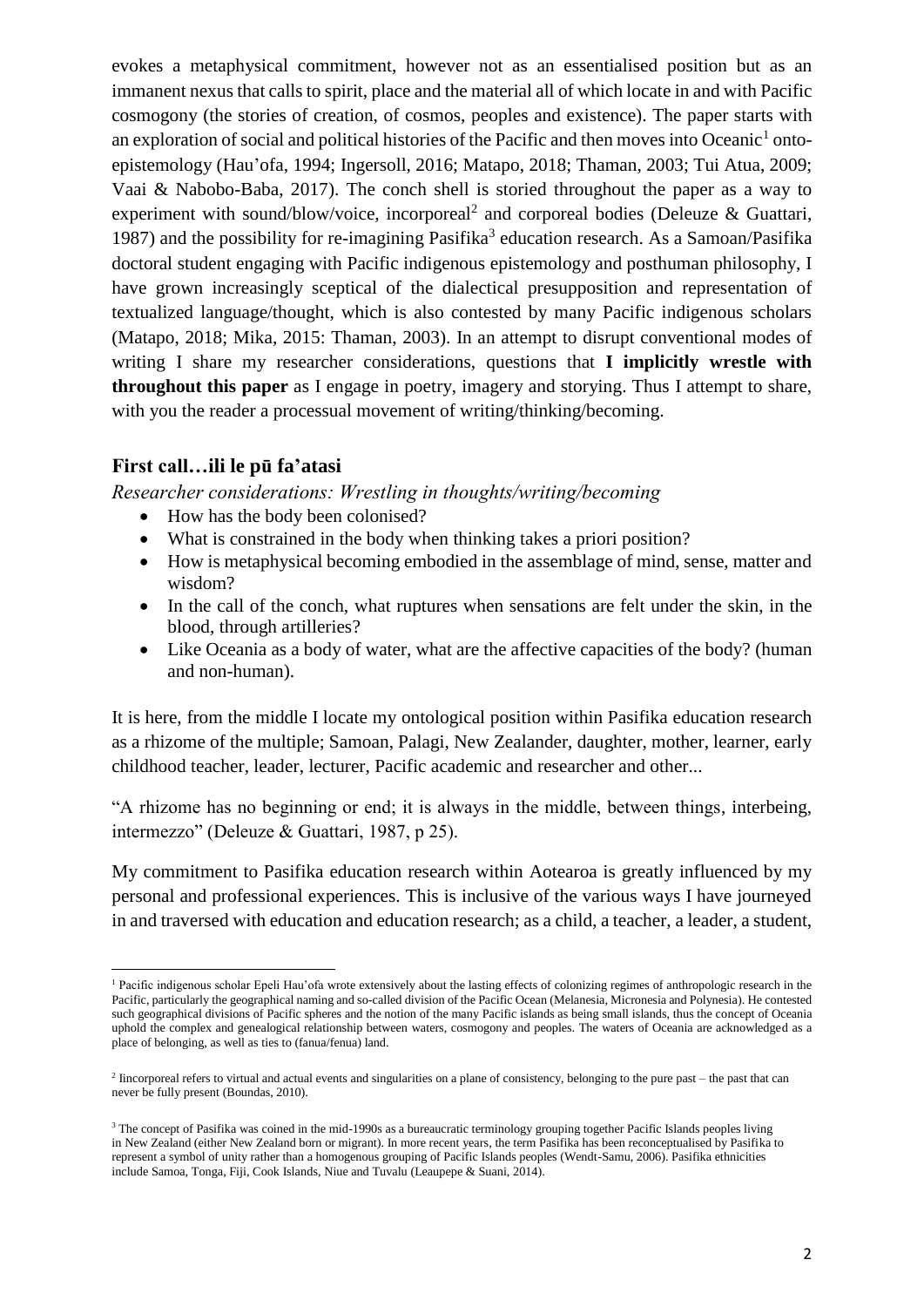a lecturer. Being a New Zealand born Samoan and Pasifika early childhood education lecturer, I am cognisant of my presence teaching and advocating for marginalised Pacific indigenous knowledge and pedagogy within a predominant Western ideologically based education sector. This tension is not only relevant in my work as an initial teacher educator, but also within my role as an academic where the very social, political histories are grounded upon Western philosophy and transcendental metaphysics. Although I intentionally and critically locate myself within a typically Western paradigm of education, I continue to contest dominant discourse that privileges itself and continues to marginalise indigenous knowledge. Through my relationships, interactions and experiences within broad education contexts (early childhood, primary school and tertiary) I have become increasingly critical of taken-for-granted existential truths, notions of the human subject and how this influences the place of valued knowledge(s) in education and education research.

The act of critique by way of Pacific indigenous thinking opens a cosmic paradigm that affects spatio-temporality of being, between human and Ocean. This way of conceptualizing belonging to Oceania (not only Islands) is significant to me personally, as I operate to decolonize education and Pacific research from a location other than my ancestral lands of Samoa. I have grown an affinity to specific places, my maunga (mountain), my awa (river), my shared connection with whenua (placenta/land) and lasting relationships with tangata whenua (indigenous peoples of Aotearoa). Through Pacific research and by way of storying, I am coming to understand and reconceptualise the collective histories of Māori with Oceania and Pacific peoples in my own becoming.

The following stories of the conch present Samoan and Māori cosmogony, which connect peoples to gods, place, waters, and spirit across time and space.

#### **Second call…ili le pū fa'alua**

#### *Stories of the conch – breath/ocean/vibration/voice*

The call of the conch shell in Polynesian ceremonies are storied in this section, with particular attention given to indigenous cosmogony of Samoa and New Zealand (places that are of significance to my personal onto-epistemological commitment in research). The conch shell call in Samoa remains an integral part of Fa'a Samoa (Samoan way of life) today and can be heard throughout villages to mark the opening of sacred events such as times of prayer or is used to call people together for meetings and gatherings. The pū (sound of the blow), connects with Polynesian histories in protocols, in that the pū has power to invoke direct connection to Tagaloa, who is progenitor in Samoan cosmogony. The conch shell, comes from the ocean and carries a particular genealogy of creation and spirit, shared with ocean. The significance of the pū resonates (in sound vibrations) an ethical commitment to place, ocean and people across time and space (Fa'alogo, E, personal communication, September 20, 2018).

For Māori, the putatara (Māori conch shell trumpet) is also used to call iwi (tribes) together, to meet at sacred and significant times, such a mourning for recently diseased. The putatara encompasses a spiritual capacity and is called at times of spiritual and tribal practices. The sound of the putatara offers another voice to be heard. The putatara is different to the larger conch shell trumpets of Polynesia, and the making of the putatara expresses another story of cosmogony. Tane Mahuta the god of the forest descended from the heavens carrying Te Kete O Te Wananga (the three baskets of knowledge) which were gifted from his father Rangi. Tane Mahuta left behind the putatara as a koha (gift). When the putatara is made, wood is drilled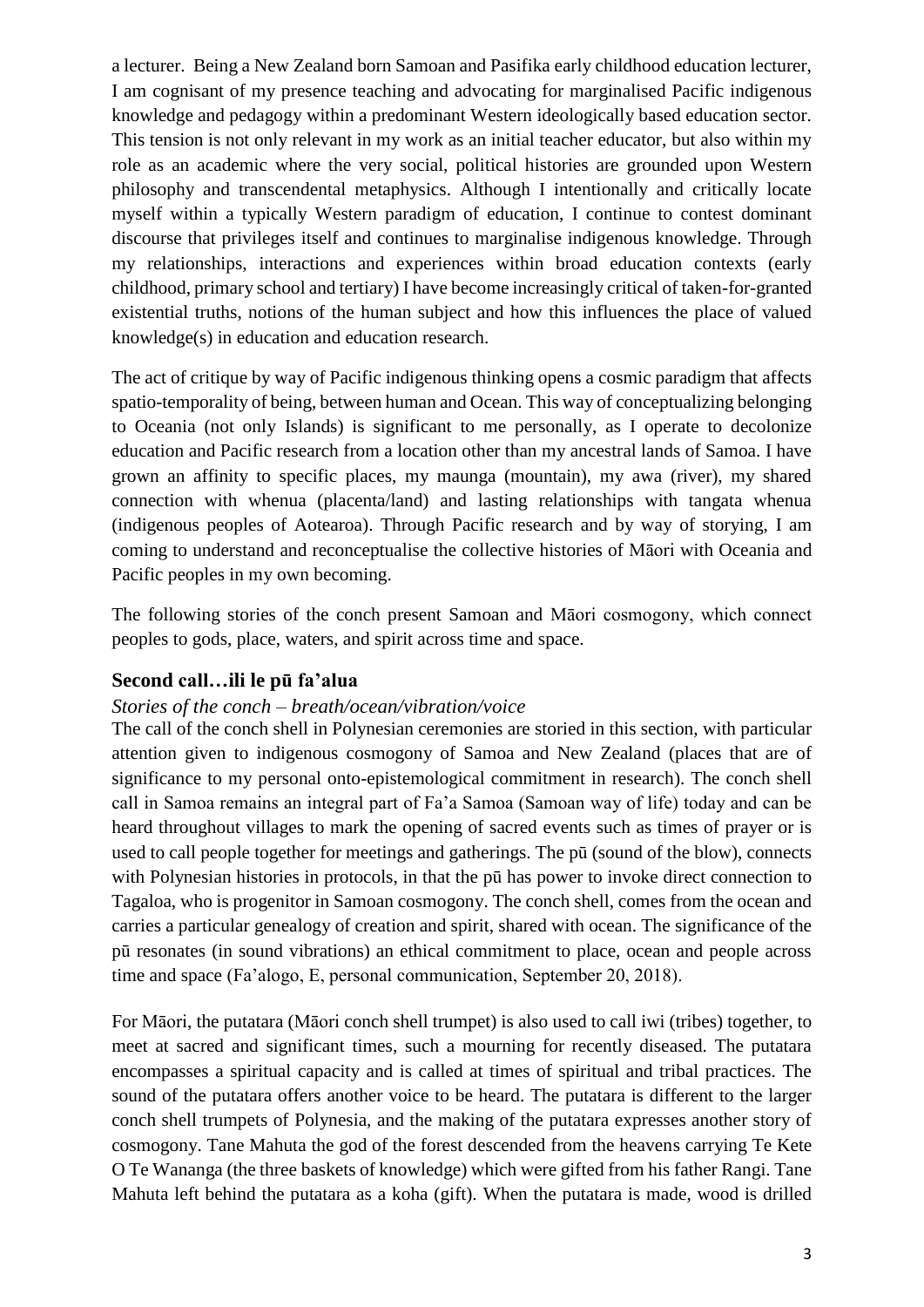into the shell to form the mouthpiece and it is in the process of bringing these two components together (ocean and forest) that the putatara becomes a physical and spiritual assemblage (body) of the sacred gift from gods Tane Mahuta and Tangaroa god of the ocean (Te Kuiti Stewart, 2016).

The following imagery juxtapositions different epistemic positions in visual forms of putatara, the original photo taken in 1987 as part of an anthropological archiving project to 'capture' Māori artefacts in exhibition at the Auckland museum. The other image (Fig. 2) explores the affective and spiritual capacities of the putatara image, generating transversal lines as vibration of sounds. The pū, breath/sound/vibration/call engages an Oceanic onto-epistemology<sup>4</sup>, where sense as knowing is grounded in the belly, embodied as incorporeal intersectionality of the virtual/actual that escapes stratified language signification (Deleuze & Guattari, 1987; Spiller, Barclay-Kerr, & Panoho, 2015). The differing epistemologies presented in these images, tell very different stories of personhood, matter, subjectivity and the Oceanic indigenous humansubject.



Fig. 1. Original image - Shell Trumpet, putatara (Brett, 1987)



Fig. 2. Pū - *Lines as vibration: Impressions of putatara* (Matapo, 2018).

Before moving on, I indicate here that I use the term 'Indigenous' cautiously as the practice of labelling static definitions are in fact problematic and contradict indigenous practice (Mika,

1

<sup>4</sup> *Onto-epistemology* involves the study of practices of knowing-in-being. Barad's onto-epistemology makes the point (also made by Deleuze and Guattari however, from an alternative starting point) that ontologically, nature and culture, cannot be differentially privileged, and that constructedness does not deny materiality (Barad, 1996).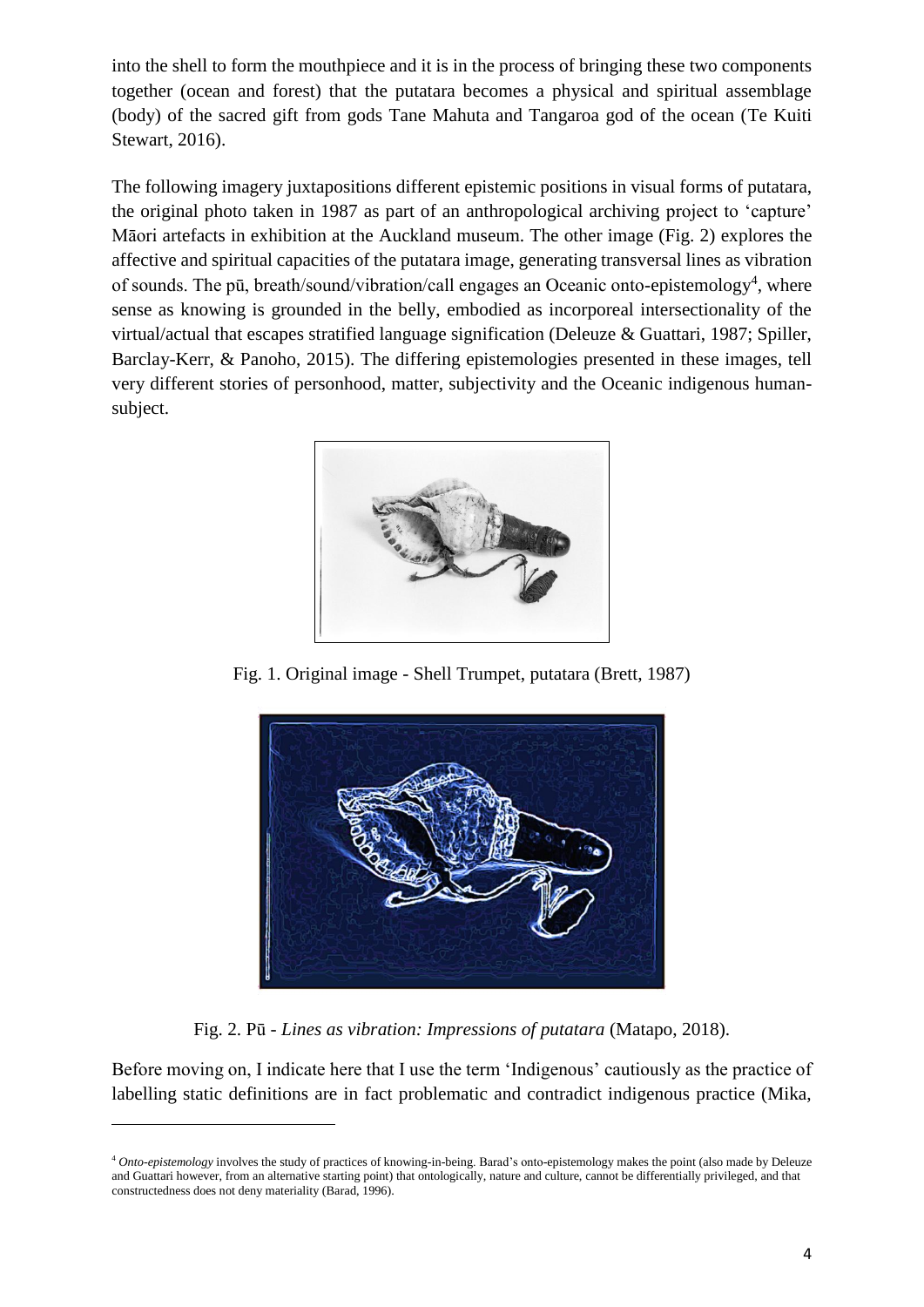2017). In addition to these tensions, is the historical colonising label of Indigenous which have political and systemic intentions to fix definitions of specific ethnic groups. So, from here I question how education regimes continue to marginalise Pacific indigenous onto-epistemology and what this means for Pasifika peoples continuing to negotiate education and education politics. Re-imagining the human subject as generative and emergent becoming(s) rather than a universalised subject may change dominant views of success in education. I would like to return to the human subject, that of the 'majoritive' human subject, the human subject that stems historically from the 'great chain of being anchored in patriarchal structures and ideology (Braidotti, 2013). This particular human subject is a western view that places the human subject in a particular hierarchical order, first being god and subsequently human, sentient beings, plants and then non-living.

#### **Third call…ili le pū fa'atolu**

#### *Pacific peoples and Aotearoa – Traversing lines and political tensions*

To provide historical context to Pasifika education research in Aotearoa/New Zealand the following section with engage in stories of Pacific peoples migration to Aotearoa and signal to the unique shared histories between Pacific peoples.

Hau'ofa (2008) has explained the economic networks across the Pacific have come into one particular economy, which shares in one dominant culture that increasingly marginalises local subcultures. With this we see a process of decolonising however, contrary to its intentions (in that the colonial presence be lifted, socially, politically and economically) it ties specific connections to Australia and New Zealand economy and society, whereby the Pacific nations are unable to detangle themselves. For countries in the South Pacific there is a single economic system that is directed by transnational industrial, commercial and financial interests which are supported by governmental organisations (p. 11). Hau'ofa (2008) suggests that by isolating the South Pacific economy by region to that of the world economy, recognises the South Pacific as specific subgroup that aligns with geographical, economic, social, cultural ties; inclusive of the well-being and security of this part of the world. By South Pacific, Hau'ofa refers to "…the region covered by Australia and Papua New Guinea in the west, Kiribati in the north, New Zealand in the south, and the Cook Islands in the east" (p. 11).

Another major foreign exchange indicated in Hau'ofa's (2008) chapter 'The New South Pacific' is the transportation, financial and communications systems tied to both Australia and New Zealand. Australia and New Zealand are major exporters of the South Pacific Islands, however the complexity of these relations is multi-faceted in that Australia and New Zealand should not be viewed so narrowly as the main beneficiaries (this is changing in recent developments and increasing international interests and presence in the Pacific Islands). In terms of who benefits from the point of view of the regional economy is generally the elite groups, those who are directly or indirectly concerned with the economic activities of private and public sectors in the South Pacific. "These elite groups are locked to each other through their privileged access to and control of resources moving within the region and between the South Pacific and other regions of the world" (p.12). As part of this ruling class of the South Pacific there is an increasingly homogeneity of language (English) and the embedding of the same ideologies and material life styles. From a classical liberalist philosophical position, there is a change in relationship to property, rights and ethics when Western ideologies become normative in societies structural political processes. The influence of neoliberal politics bring about new and emerging global relations and is advancing within regions. The place of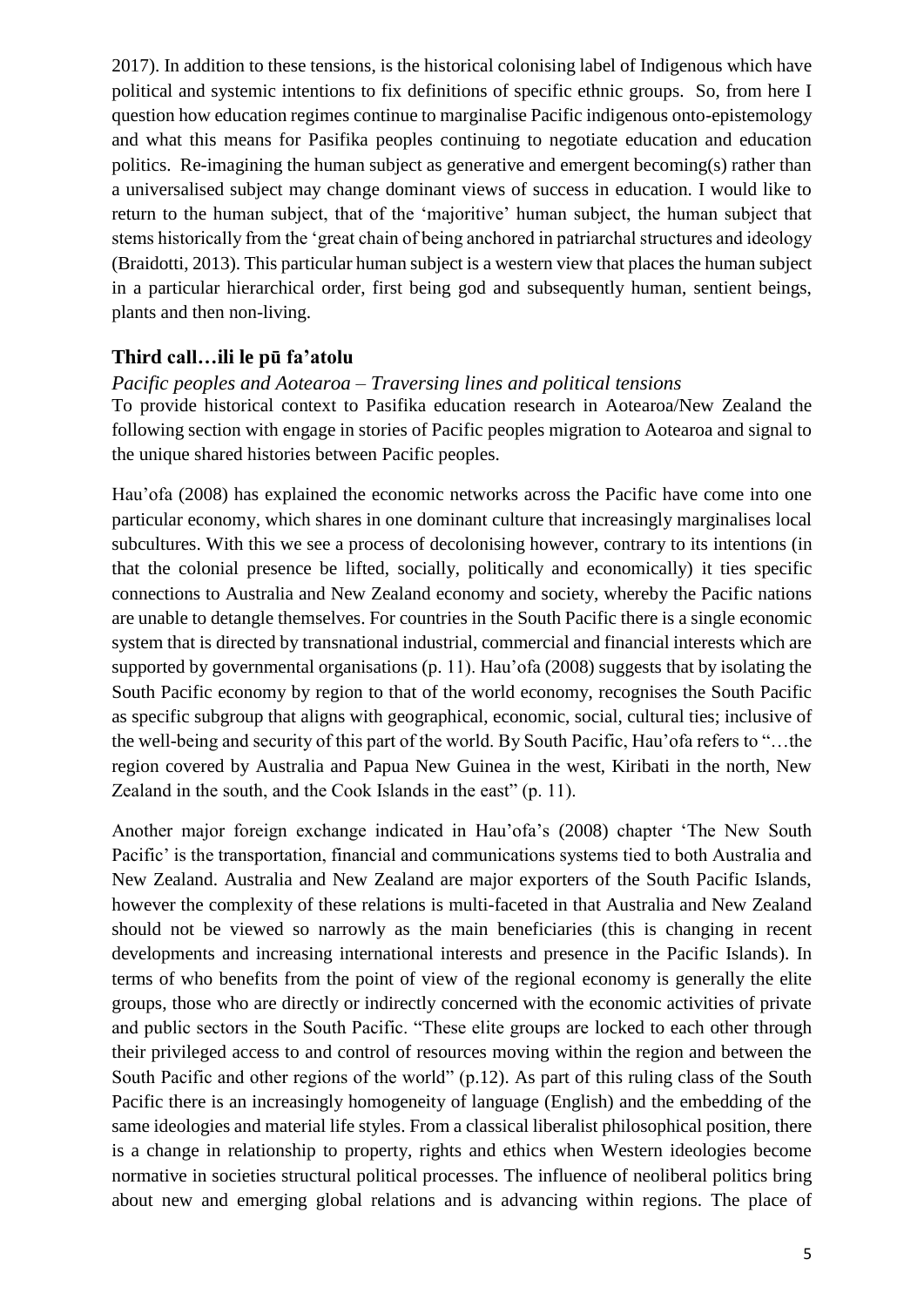consumerism, informing a particular subjectivity is changing the way cultural ontoepistemology of the person or personhood as entangled in the collective (with place, land, waters, cosmogony). I ask how personhood in Pacific regions have taken on dominant global ideologies?

Hau'ofa (2008) explains the division of class, that of elitist groups and the privileged in controlling resources which perpetuates inequality and increases disparity. "The privileged classes share a single dominant regional culture; the underprivileged maintain subcultures related to the dominant one through ties of patronage and growing inequality…Cultural diversity is also largely found among the underprivileged classes especially in rural areas" (p. 13). Depiction of the Pacific has and still remains to some extent, a romantic and paradisiacal space as promoted within tourism. This misrepresented image of the Pacific has been used to commercialise an 'Island' experience where spaces in the Pacific are seen as idyllic and peoples are passive and submissive, where cultural practices and traditions are merely entertainment for pleasure of visitors. This sort of commercialised experience of cultural practices and traditions also transfers into the selling of cultural artefacts as commodification of cultural arts experiences. "The commercial representation conceals the painful stories and suffering and the lost stories of oppression under colonial rule and profiling" (Vaai & Nabobo-Baba, 2017, p 9). The diaspora is also inclusive in the notion of broader 'Pacific', this can refer to a group or persons, that have biological, economic, political, religious, social or educational connection to the Pacific. The Pacific extends beyond direct positionality, rather is connects peoples and groups to the Pacific as an extended family (Vaai & Nabobo-Baba, 2017).

These political, social and economic tensions within Pacific regions are not new and for many Pacific peoples who migrated to New Zealand in the 50s, 60s and 70s, is part of their collective narrative. The opportunities for education, employment and the ability to contribute financially to family members in the Islands were positive motivators for many Pacific peoples (Matapo, 2016). The influx of Pacific peoples migrating to Aotearoa was largely induced by the increasing demand of the manufacturing sector, between the 1950s – 1970s. This labour demand required skilled and semi-skilled workers, for which employers turned to people of the Pacific (Spoonley, 2013). During the time of economic productivity within the manufacturing sector there was little concern about the increase in migration of Pacific people, to an extent of relaxed immigration restrictions towards Pacific migrants (on working visas), however when the economic crises arose and unemployment became an issue, the Labour Government sought to deport those particular Pacific migrants. The way in which Pacific peoples were targeted as the 'problem' in taking jobs of New Zealanders and therefore one of the major causes of the economic issues was portrayed in media and by the public. Such contentious labelling and shaming of Pacific peoples as so called 'overstayers' was exacerbated by immigration policies to target the deportation of Pacific peoples by way of dawn raids. This economic crisis in New Zealand demonstrated the fragility of New Zealand's economy and capital. This event foreshadowed tensions within society, particularly the portrayal of Pacific people taking valuable employment opportunities for New Zealand residents, although the majority of illegal working migrants were from Europe and South America (Spoonley, 2013).

The motivation for policy and research engagement (1990 - 2018) in Aotearoa in Pasifika education has been predominantly driven by the over-representation of lower achievement outcomes, lower socio-economic outcomes and poorer health statistics and the view of Pasifika peoples burden on our national economy (Matapo, 2018). This deficit representation of Pasifika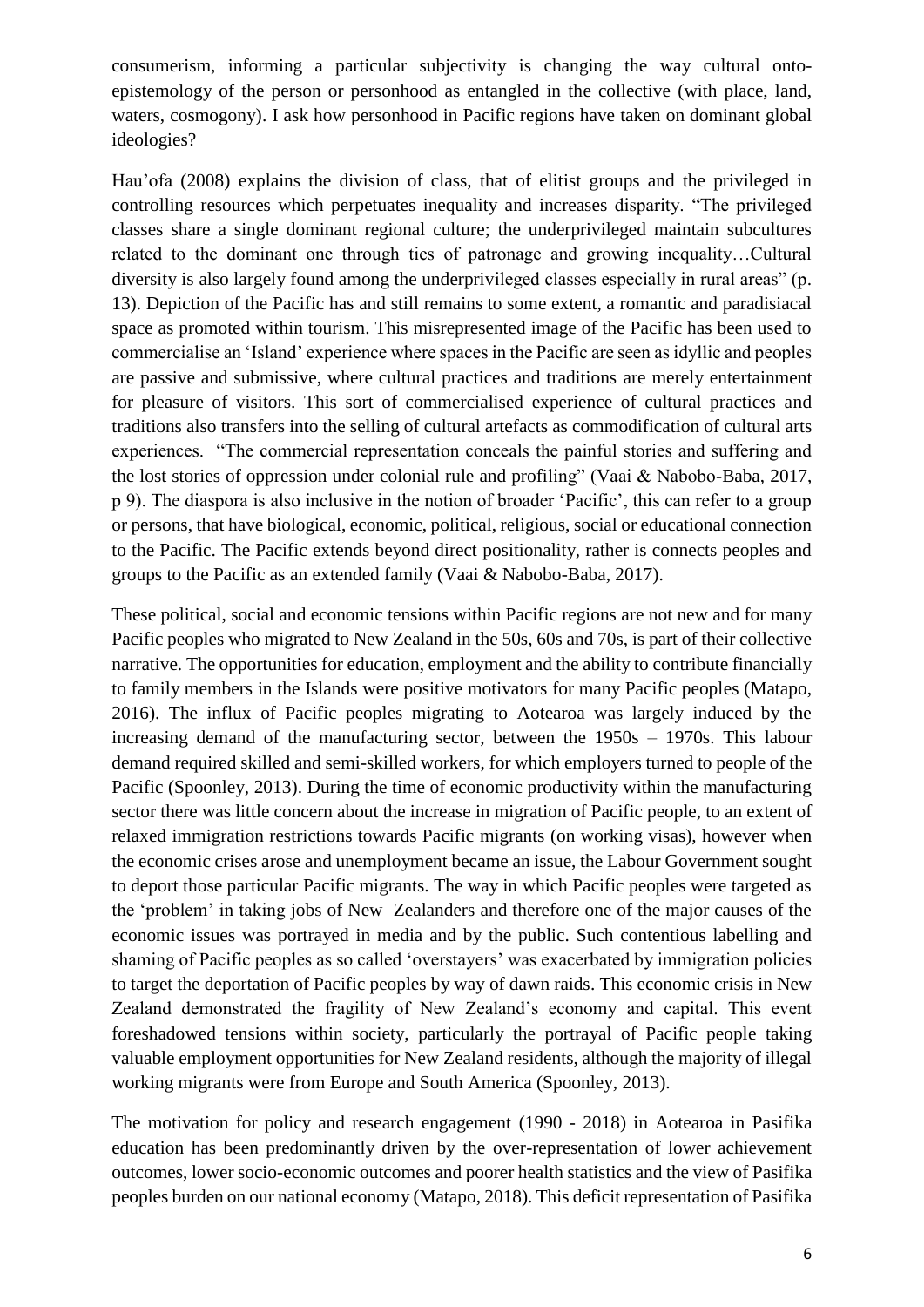peoples in Aotearoa remains contested by Pasifika peoples, resisting discourses that 'label' Pasifika as underachieving. In more recent years, approaches in Pasifika education research have become more centred around transformative paradigms, entailing social justice, equity and inclusive engagement in Pasifika education research. Nevertheless, the limitations of such research paradigms, that being transformative through a critical Marxist framing presents very different onto-epistemological commitments in knowing, being and becoming. Meyer (2014) suggests that the academy (and I would suggest Pasifika education research) must go beyond an entrenched one truth epistemology.

> "It is time to expand the discussion of knowledge with a more ancient capacity linked to land, water, people, and language. Time to extend knowing beyond cognitive accumulation perfectly rendered in textual form. Here is a space for mindfulness to enter the academy via chant, insight and spirit. We are long overdue for intelligence that recognises patterns of continuity and remembers the purpose of culture" (Meyer, 2014, p. 157).

#### **Fourth call…ili le pū fa'afa**

*Calling upon Oceanic research and epistemology*

Having spoken of the political histories, and the intersecting lines of social and economic influence upon Pacific regions, people and culture, I will engage Pacific scholars who have in acts of resistance, deterritorilised and reterritorialised place(s), people and seas.

The evoking of Pacific world view(s) have been explored by Pacific philosophers in contesting and critiquing anthropological research paradigms that have studied Pacific society and culture without consideration of Pacific epistemology (Wilson, 1999). Pacific educators including Nobobo, Helu Thaman, Taufe'ulungaki and Teweiariki from the University of the South Pacific have engaged in research centred upon Pacific philosophy which concedes Pacific ways of knowing and learning (Matapo, 2016). The concerns shared by these Pacific educators and researchers are to affirm the distinctive Pacific understandings of the nature of knowledge, and ensure the integration of indigenous knowledge, wisdom, and intelligence within formal educational curricula within the Pacific regions. The work of these Pacific educators extends to New Zealand and the wider world. This poses a problem with the concept of Pacific diaspora and the impact of globalisation and what this may mean for sustaining of Pacific indigenous knowledge (Huffer & Qalo, 2004).

Ingersoll's (2016) book 'waves of knowing' describes of her relationship to the Ocean as a seascape epistemology, connecting to the shared histories of migration and cultural exchange amongst Oceanic peoples, each however with their own unique history, culture, language and geography and as she cautions, should not be essentialised. Peoples of Oceania share many values and beliefs that are brought together by the common sea surrounds and shapes culture. The concept of Oceania that Hauofa (1994) conceptualises opens a spatio-temporal realm/void/opening/noa that generates possibilities for fluid identity formations that are both multiple and complex (this is a foci for Ingersoll in her conceptualising of seascape epistemology). There are concerns, however that in creating a universal vision of Oceania for Oceanic peoples there runs the risk of essentialization. There are however, diverse loyalties that are strong and take hold against homogenising global forces, the focus must shift towards the strengthening of ancestral cultures to regain lost sovereignty (Hau'ofa, 1994). There must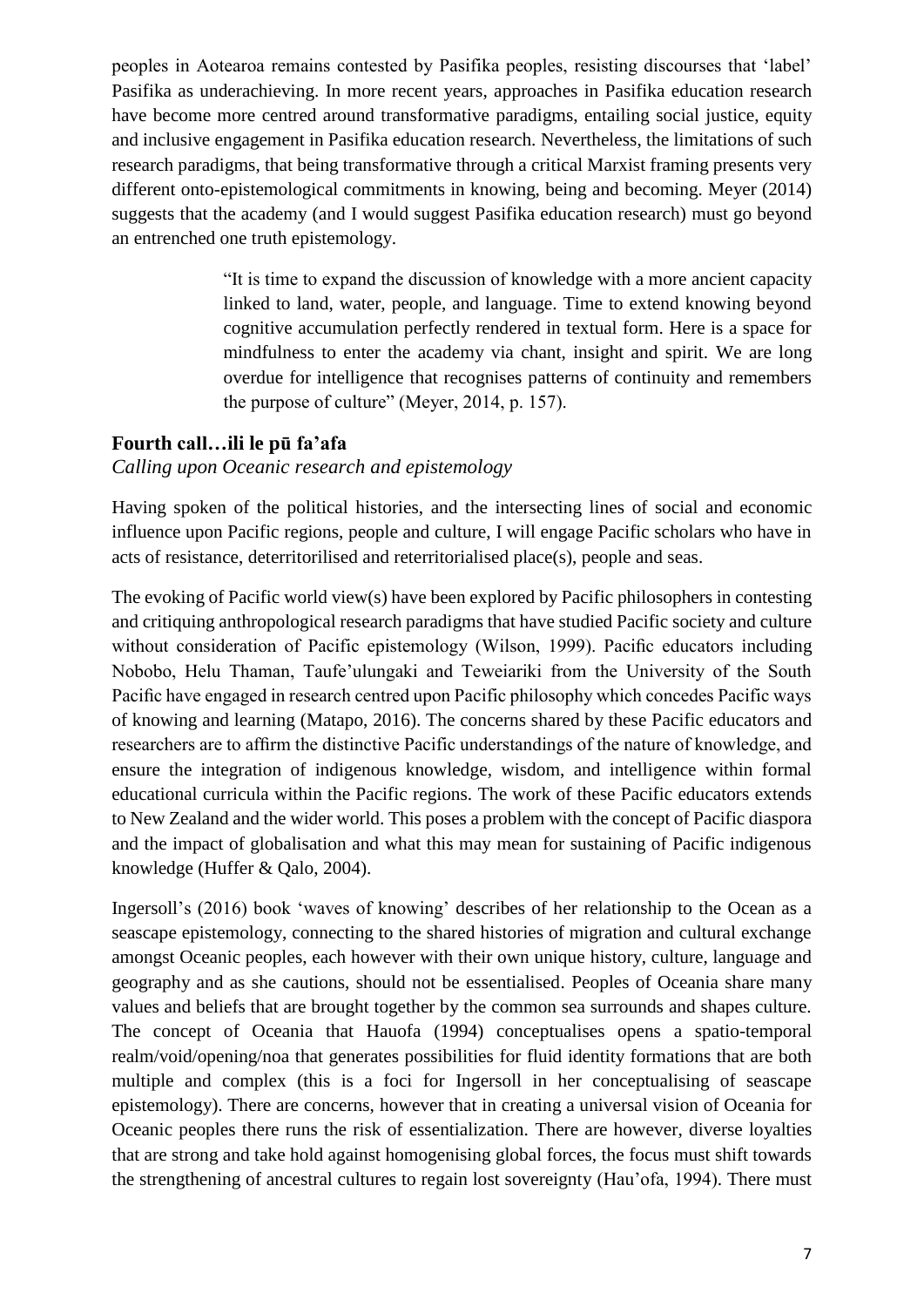be a reconceptualising of between indigenous notions of home and away and the complexities of dynamic local difference (not in opposition or binary).

"Seascape epistemology engages a discourse about place that recognizes the ocean's transient and dynamic composition; waves are constantly formed and broken, sucked up from the very body that gave it life. No part of this liquid body is ever stable. Yet something does endure within this space and time: relationships that draw together sea's collective components through engagement such as he'e nalu. Seascape epistemology is movement's sound, it's taste and color, and it is the fluctuation of a process that joins the world together" (Ingersoll, 2016, p 20).

Seascape epistemology builds upon a decolonising methodology for Kanaka (local Hawaiian peoples) as it reveals hidden linkages between lands and water that speak to indigenous ways of knowing and being, "to historical means of political, social, and cultural survival" (Ingersoll, 2016, p 21). Seascape epistemology or Oceanic onto-epistemology express processual movements of 'decolonising', that question, critique political, social, economic, historical discourses of knowledge. The process of decolonising requires wisdoms – rather seeking wisdom (Tofa Saiili) – liuliu-unthinking or deconstruction, liliu-rethinking, reconstruction (Toe liuliu)- return, which are specific examples of Samoan concepts (Vaai & Nabobo-Baba, 2017).

I now ask, why the surge in 'decolonising' research frameworks in indigenous philosophy and research in education? Editors Vaai & Nabobo-Baba (2017) of the book the relational self, decolonising personhood in the Pacific, have provided a provocation for thinking or unthinking personhood. What is evoked here, is the process of deterritorialising the 'colonised' personhood and a reterritorializing of the indigenous Pacific personhood. What is challenged is the notion of 'reconstruct', perhaps due to the historical connection to 'rationalist' discourses. "We cannot just reconstruct. A foundationless decolonisation process would end up either repeating what we want to deconstruct or unreflectively removing or adopting foreign worldviews as our foundation" (Vaai & Nabobo-Baba, 2017, p. 6). By way of relationality that is critical to indigenous cultural and faith traditions of Pacific peoples these authors invite a grounding of decolonsing of personhood "...which has to emerge from the itulangi<sup>5</sup> of the people" (Vaai & Nabobo-Baba, 2017, p. 6).

The concept of self in Pacific societies as explained by Vaai & Nabobo-Baba (2017) is always a relational-self, that is constituted by relations, where the relational-self is the part of the whole and the whole part of the self that is irreducible to the sum of its parts.

"The challenge in the current decolonisation of personhood is twofold. One the one hand, how can Pacific islanders rediscover this relational aspect of their personhoods, not only to address the issues at hand but also to reconstruct a life that is fully communal yet embraces individuality and distinctiveness?" (Vaai & Nabobo-Baba, 2017, p 6-7).

The need for indigenous epistemologies, ontologies and cosmological ideas and philosophy must be considered in global conversations, thus consideration of local indigenous

**<sup>.</sup>** <sup>5</sup> The Samoan term Itulagi itu means side, and lagi, means heavens. Itulagi literally means 'side of heavens'. This itu constitutes ones' thinking, including culture, family, religion, people, land, ancestors, ocean, language, spirits and the tualagi – *universe* (Vaai & Casimira Cited in Toso & Matapo, 2018).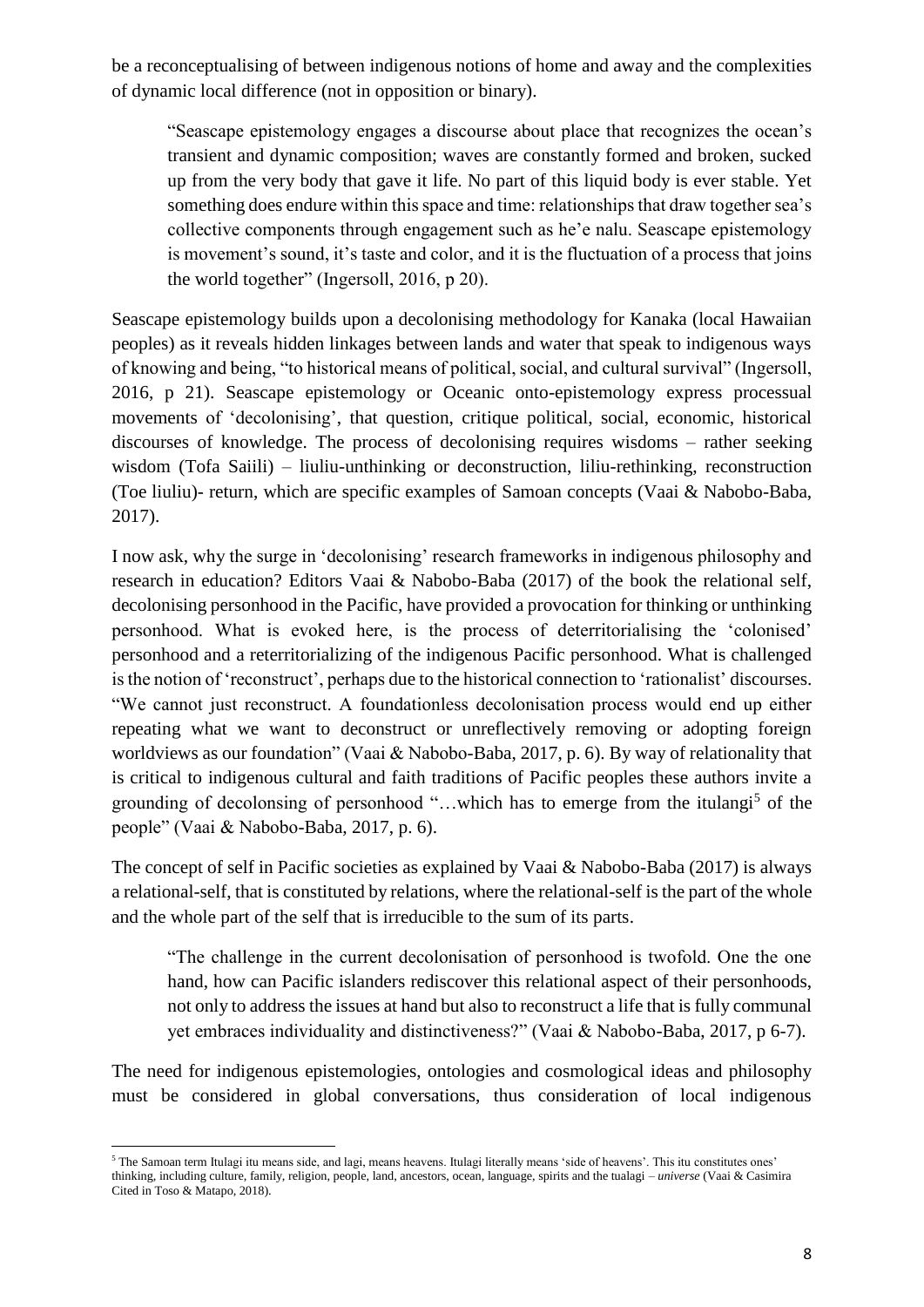understandings can support the way in which Pacific peoples are governed – taking ownership of decisions made with regards to land, seas, people and knowledge (Vaai & Nabobo-Baba, 2017).

### **Fifth call…ili le pū fa'alima**

*Calling into question Pasifika research –*

Pasifika education research requires a re-imagining of ethics and research processes, so as to engage Indigenous wisdom in being in, and with, the world. With this said, there is also significance in applying the same rigour to traditional cultural knowledge systems and broader cultural constructs from within a cultural onto-epistemological position. The separation of Pacific indigenous knowledge from the influences of colonisation is not so clear-cut and offers new and emerging formations of being and subjectivity (Clifford, 2013; Matapo, 2016). In evaluating claims of knowledge/knowing/understanding, Pasifika education researchers must go further than dichotomous thinking, as we consider more deeply the harmony between human and non-human – such as the call of the conch shell brings attention to place, peoples, ocean, lands in embodied knowing that is relational.

*Closing words in poetry…*

#### **Ili le pū** *– Hear the call of the conch*

Deep is the sound, felt in your body Hear the call, sensations under your skin Stirring movement in knowing self Calling upon ancestors, gods, spirit, time and space Knowing does not belong to you alone

Deep in the earth, the call vibrates Felt under the feet of those before. Fanua with its own life forces and flows Regenerates new life with old. Knowledge has constraints, unlike the wisdom of fanua

Deep is the breath you take to blow. The winds around you, share in your breath To fill your lungs, give life to your blood and brain Breathe in your knowing, breathe out your wisdom Generate understanding

Deep are the waters of Oceania Ili le pū, another voice calls Waves of unrest, spirit unsettled Our Oceania is dying, listen to the call Knowledge has constraints, Oceania speaks Knowing does not belong to you alone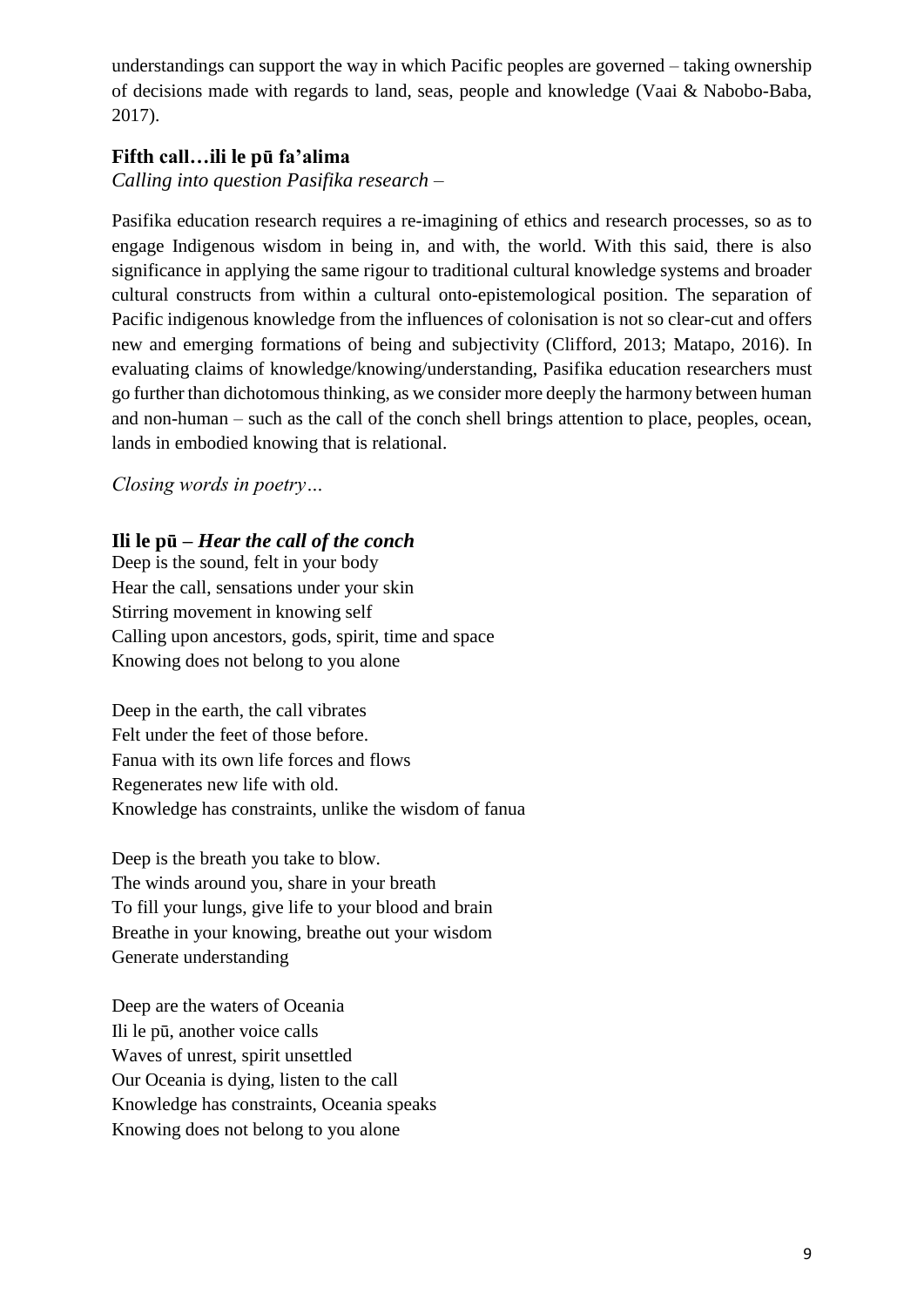#### **References:**

- Barad, K. (1996). Meeting the universe halfway: realism and social constructivism without contradiction. In L. H. Nelson and J. Nelson (Eds.), *Feminism, Science and the Philosophy of Science* (pp. 161-194)*.* Dordrecht: Kluwer
- Boundas, C. V. (2010). Virtual/Virtuality. In A. Parr (Ed.), The Deleuze dictionary (Revised ed., pp. 300-302). Edinburgh, UK: Edinburgh University Press.
- Braidotti, R. (2013). *The posthuman.* Cambridge: Polity.
- Brett, A. (1987). Shell trumpet, putatara. Department of Anthropology, University of Auckland.
- Clifford, J. (2013). *Returns: Becoming Indigenous in the twenty-first century*. London: Harvard University Press.
- Deleuze, G. & Guattari, Félix. (1987). *A thousand plateaus capitalism and schizophrenia* (B, Massumi, Trans). London, UK: Continuum.
- Fa'alogo, E. (2018, September, 20). Personal communication with matai (chief) of Siumu village.
- Hau'ofa, E. (1994). Our sea of islands. *The contemporary Pacific, 6*(1) 2 17
- Hau'ofa, E. (2008). We are the ocean: Selected works. Hawaii: University of Hawaii Press.
- Huffer, E. & Qalo, R. (2004). Have we been thinking upside-down? The contemporary emergence of Pacific theoretical thought*. The Contemporary Pacific, 16(1). 87–116.*  Retrieved [http://scholarspace.manoa.hawaii.edu/bitstream/handle/10125/13771/v16n1-87-](http://scholarspace.manoa.hawaii.edu/bitstream/handle/10125/13771/v16n1-87-116.pdf?sequence=1) [116.pdf?sequence=1](http://scholarspace.manoa.hawaii.edu/bitstream/handle/10125/13771/v16n1-87-116.pdf?sequence=1)
- Ingersoll, K. A. (2016) Waves of knowing, a seascape epistemology. London: Duke University Press.
- Leaupepe, M., & Sauni, S. (2014). Dreams, aspirations and challenges: Pasifika early childhood education within Aotearoa New Zealand. *International Journal for Cross-Disciplinary Subjects in Education, 5*(3), 1711-1719.
- Matapo, J. (2018). Traversing Pasifika education research in a post-truth era. *Waikato Journal of Education, 23*(1), 139-146. doi:10.15663/wje.v23i1.627
- Matapo, J. J. (2016). Becoming Posthuman: Navigating Pacific Epistemology in Pasifika Research, In *Conference Proceedings 8 Dec - 12 Dec 2016 Knowledge Ecologies* (pp. 169-180). Warwick Hotel, Coral Coast, Fiji: Routledge & Springer.
- Meyer, M. A. (2014). Indigenous epistemology: Spirit revealed, In T, Black, H., Murphy, H., C. Buchanan., W. Nuku., B. Ngaia (Eds.) *Enhancing mātauranga māori and global indigenous knowledge.* Wellington, New Zealand: New Zealand Qualifications Authority, 151-165.
- Mika, C. T. H. (2015). "Thereness" Implications of Heidegger's "presence' for Māori. Alternative, 11(1), 3-13.
- Smith, L. (2012). *Decolonizing methodologies: Research and indigenous peoples* (2nd ed.). London; New York: Zed Books.